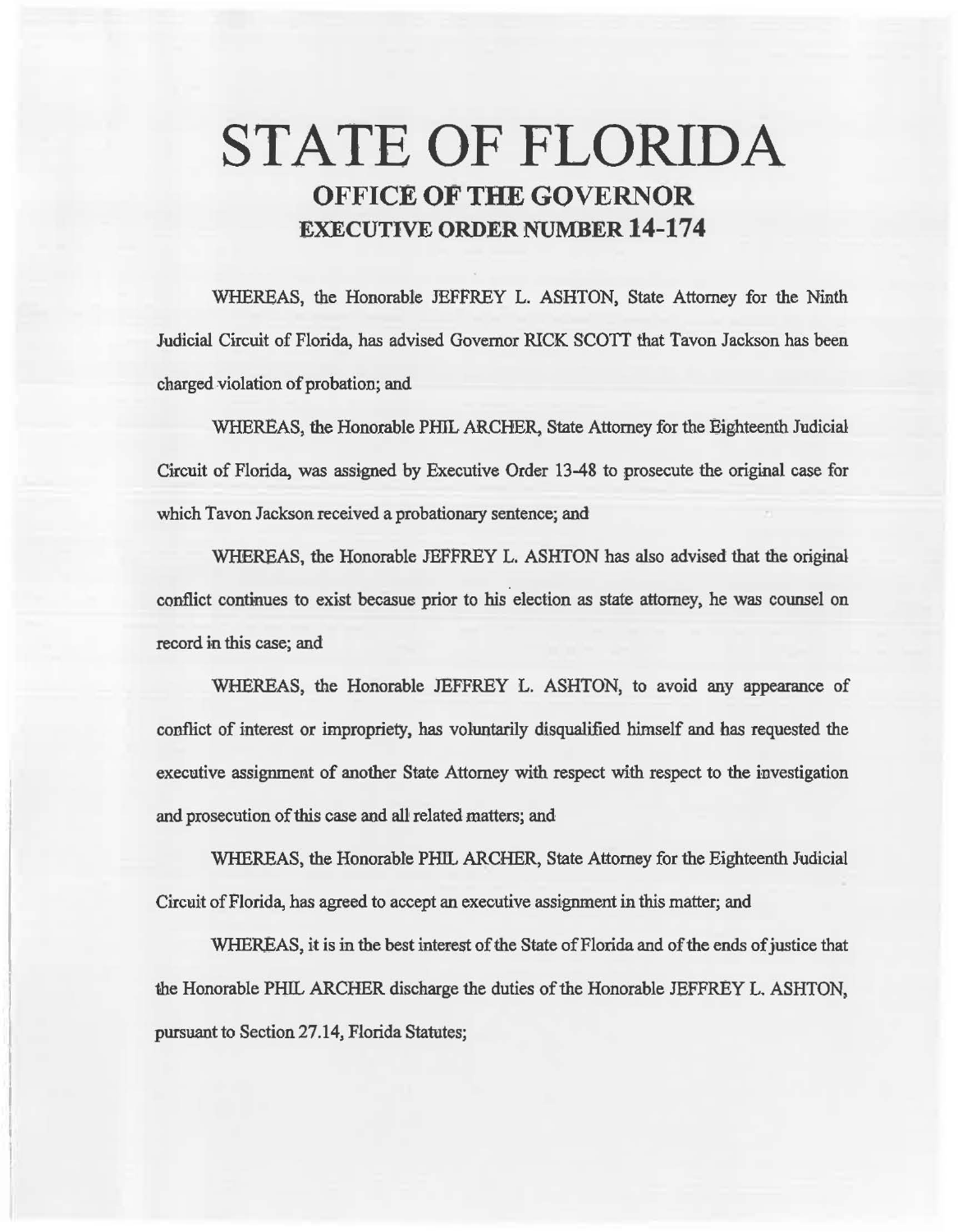NOW, THEREFORE, I, RICK SCOTT, Governor of Florida, in obedience to my solemn constitutional duty to ''take care that the laws be faithfully executed," and pursuant to the Constitution and laws of the State of Florida, issue the following Executive Order, effective immediately:

## Section<sub>1.</sub>

The Honorable PHIL ARCHER, State Attorney for the Eighteenth Judicial Circuit of Florida, referred to *as* the "Assigned State Attorney,'' is assigned to discharge the duties of the Honorable JEFFREY L. ASHTON, State Attorney for 1he Ninth Judicial Circuit of Florida, *as*  they relate to the investigation, prosecution and all matters related to Tavon Jackson.

#### Section 2.

The Assigned State Attomey or one or more Assistant State Attorneys and Investigators, who have been designated by the Assigned State Attorney, shall proceed immediately to the Ninth Judicial Circuit of Florida, and are vested with the authority to perform the duties prescribed herein.

### Section 3.

All residents of the Ninth Judicial Circuit are requested, and all public officials are directed, to cooperate and render whatever assistance is necessary to the Assigned State Attorney, so that justice may be served.

## Section 4.

The period of this Executive Assignment shall be for one (1) year, to and including May 22, 2015.